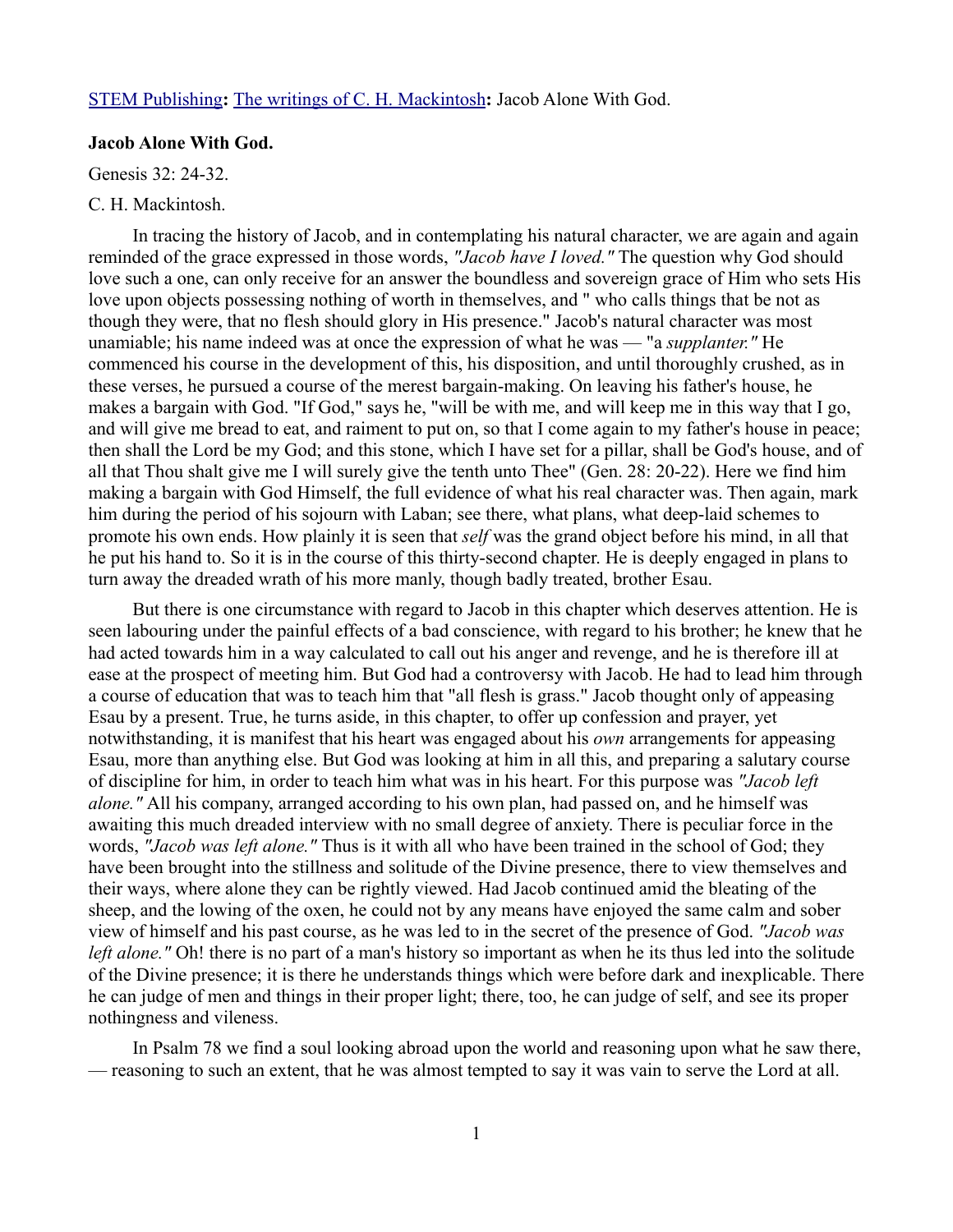In Psalm 77 we find a soul looking *inward,* and reasoning upon what he saw *within, —* reasoning to such an extent as to question the continuance of God's grace. What was the remedy in both cases? *"The sanctuary."* I went into the sanctuary of God; and then understood. So it was with Jacob; his "sanctuary" was the lonely spot, where God wrestled with him until the breaking of the day.

The careful reader will find that this passage, when taken as it stands, affords no foundation for the popular idea, namely, that it furnishes an instance of Jacob's power in prayer. That no such idea is set forth will at once appear from the expression, *"There wrestled a man with him;"* it is not said that *he* wrestled with the man, which would give an entirely different aspect to the scene. I believe that, so far from its proving Jacob's power in prayer, it rather proves the tenacity with which he grasped the flesh, and the things thereof. So firmly indeed did he hold fast his "confidence in the flesh," that all night long the struggle continued. "The supplanter" held out, nor did he yield until the very seat of his strength was touched, and he was made to feel indeed that "all flesh is grass."

Such is the obvious teaching of this very important Scripture. Instead of Jacob's patience and perseverance in prayer, we have God's patience in dealing with one who needed to have his *"old man"* crushed to the very dust, ere God could make anything of him. This momentous scene gives us the grand turning point in the life of this extraordinary man We are here reminded of Saul's conversion; Jacob, with the hollow of his thigh touched, like Saul, prostrate in the dust, between Jerusalem and Damascus. We observe, on the one hand, the broken fragments of "a supplanter," and the elements of God's mighty "Prince;" on the other hand, the fragments of a persecutor and injurious one, and the elements of God's mighty apostle.

And we may ask, What means the expression, "I will not let Thee go except Thou bless me"? What, but the utterance of one that had made the wondrous discovery that he was "without strength"? Jacob was let into the secret of *human weakness,* and therefore felt that it must be *Divine strength* or nothing. He thinks no more of his goodly plans and arrangements, his presents to appease my lord Esau. No; he stands withered and trembling before *the One* who had humbled him, and cries, "I will not let *Thee* go except Thou bless me." Surely, this is the gate of heaven! Jacob had, as it were, arrived at the end of *flesh;* it is no longer *"me"* but "*Thee."* He clings to Christ as the poor shipwrecked mariner clings to the rock. All self-confidence is gone, all expectations from self and the world blasted, every chain of self-devised security dissolved like a morning cloud before the beams of the sun. All his bargains availed him nothing at all. How miserable must everything that ever he did have seemed to him; yea, even his offer to give a tenth to God, when thus laid in the dust of self-abasement and conscious weakness! The mighty wrestler says, "Let me go, for the day breaketh." What a striking expression, "Let me go." He was determined to make manifest the condition of Jacob's soul. If Jacob had without delay let go his grasp, he would have proved that his heart was still wrapped up in his worldly plans and schemes; but, on the contrary, when he cries out, "I will not let Thee go," he declares that God alone was the spring of all his soul's joy and strength: he, in effect, says, "Whom have I in heaven but *Thee?* and there is none upon earth I desire beside *Thee;"* or, with the twelve, in the sixth chapter of John: "Lord, to whom shall we go? Thou hast the words of eternal life."

Blessed experience! So is it with the poor convicted soul; he may have been trusting in his own righteousness, as Jacob was in his goodly, well-devised plans; he may have been building upon his moral life; but, oh! when once the arrow of conviction has pierced him, has laid open his very soul, and told him *all* that ever he did, he trusts in self *no longer,* but exclaims with Job, "Now mine eye hath seen *Thee;* wherefore I abhor myself, and repent in dust and ashes." "I will not let *Thee* go except Thou bless me." Such will ever be the happy effect of a thorough acquaintance with our own hearts. Jacob now gets his name changed: he must not be any longer known as "the supplanter," but as *"a prince,"*